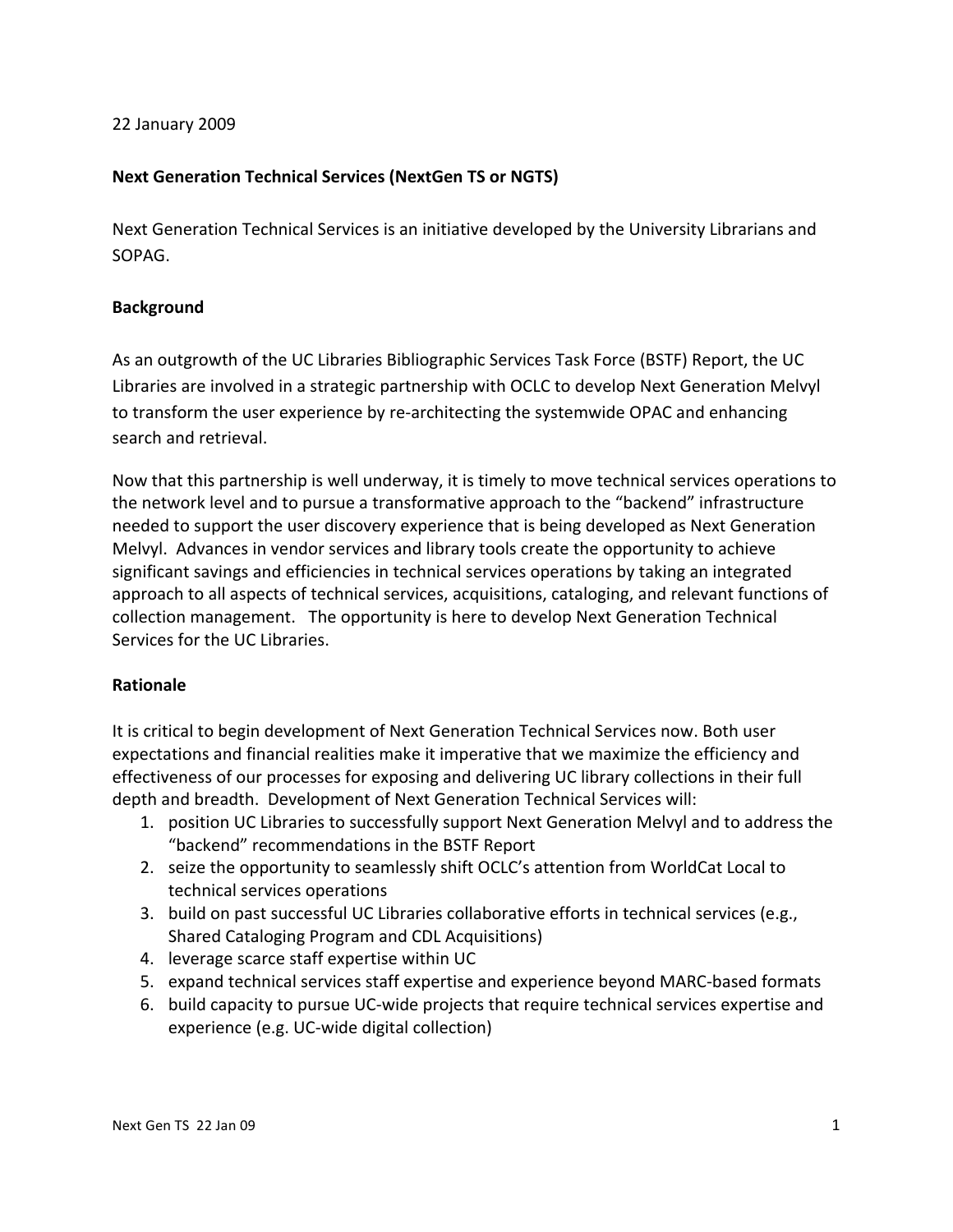# **Framework**

An
Executive
Team
and
a
Steering
Team
will
guide
and
support
the
development
of
Next Generation
Technical
Services.

The Steering Team will call upon the UC Heads of Technical Services (HOTS), its common interest
groups
(CAMCIG,
ACIG),
and
the
Shared
Cataloging
Program
Advisory
Committee to play
lead
roles
in
Next
Generation
Technical
Services
tasks.

Other
SOPAG
all‐campus
groups and their common interest groups will be consulted and will contribute to these efforts as appropriate.

The
Next
Generation
Technical
Services
initiative
has
two
major
components
that
will
be pursued
simultaneously:

- 1. focus on the big picture to envision and develop the future for technical services within the
UC
Libraries
- 2. Implement smaller pilot projects as test beds and complete tasks which further the goal of
the
UC
Libraries
to
develop
integrated
and
collaborative
technical
services
operations

The prevailing philosophy for groups with assignments for Next Generation Technical Services should be "how we will do" tasks that transform technical services operations (rather than "should we do").

# **Executive
Team**

The Executive Team is charged by the University Librarians to guide the Steering Team, to make resource allocation and other higher-level decisions, to provide progress reports to the University Librarians, and to develop needed policy for approval by the University Librarians. The
following
individuals
were
appointed
to
the
Executive
Team
at
the
joint
ULs
and
SOPAG meeting
on
November
21,
2008:

- Bruce Miller, Chair (University Librarian, UC Merced)
- Laine Farley (Executive Director, CDL)
- Brian
Schottlaender
(University
Librarian,
UCSD)
- Ginny
Steel
(University
Librarian,
UCSC)
- Martha
Hruska
(UCSD,
chair
of
Steering
Team)

### **Steering
Team:

Charge**

The Steering Team is charged to develop a framework for the next three to five years for Next Generation Technical Services for the UC Libraries. The Steering Team will:

- address the broad transformative changes that will move technical services to the network level and that will reap the benefits of collaborative technical services
- identify areas of coordination and collaboration among the UC Libraries technical services
operations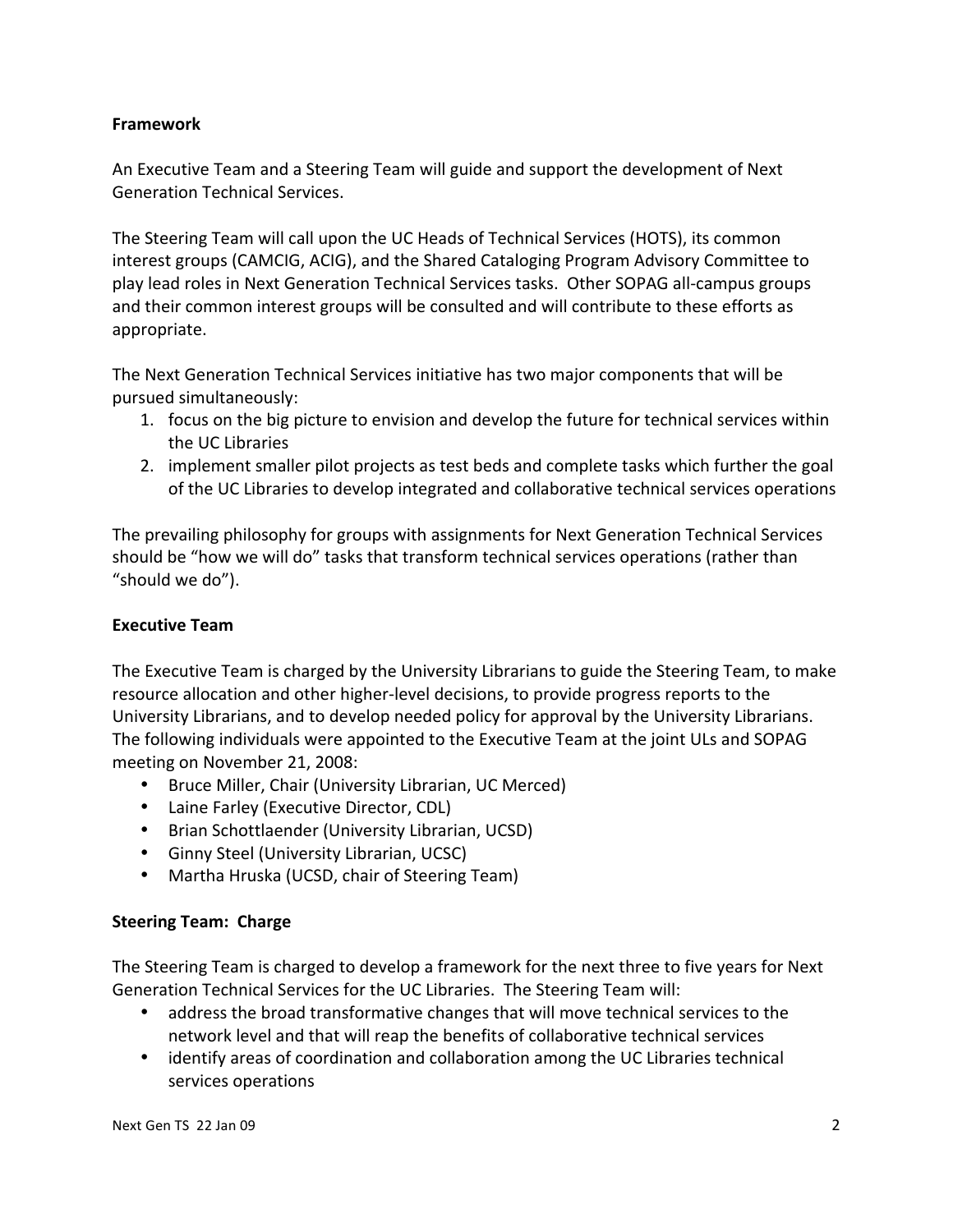• quickly implement identified "low-hanging fruit" changes (with approval from the Executive
Team)

Initial
planning
by
the
Steering
Team
should
be
guided
by *Appendix:
Adopting
UC‐wide Collaborative
Approaches
to
Technical
Services—SOPAG
Discussion
Paper*.

The Steering Team reports to the Executive Team. The Steering Team will provide reports, updates, timelines, and deliverables as outlined by the Executive Team. Timeframes will be constructed
to
address
both
low‐hanging
fruit
and
big‐picture
ideas
with
sufficient
milestones and
checkpoints
to
assess
the
viability
of
continuing
the
Next
Generation
Technical
Services approach.

The
Steering
Team
has
general
oversight
for
Next
Generation
Technical
Services projects
undertaken
by
SOPAG,
ACGs,
CIGs,
ad
hoc
task
groups,
and
consultants.

## **Steering
Team:

Membership**

The
following
individuals
have
been
appointed
by
the
Executive
Team
to
the
Steering
Team.

- Martha Hruska (AUL Collection Services, UCSD, chair)
- Jim Dooley (Head, Collection Services, UC Merced)
- Emily
Stambaugh
(Shared
Print
Manager,
CDL)
- Carol
Hughes
(AUL,
Public
Services,
UC
Irvine)

Steering
Team
Consultants:

The
Steering
Team
will
appoint
Consultants
as
additional
members of
the
Team.

Steering
Team
Consultants
will
be
individuals
who
represent
additional
specific expertise
and
who
have
contacts
with
key
stakeholders
and
influential
thought
leaders. Steering Team Consultants will have ready access to appropriate Steering Team documentation and
information.

Steering Team and Next Generation Melvyl Implementation Team: It is critical to have close coordination,
collaboration,
and
communication
with
the
Next
Generation
Melvyl Implementation Team to ensure that decisions and actions taken by the Next Generation Technical Services Steering Team and Next Generation Melvyl Implementation Team are mutually supportive of each other's strategies and goals. The Steering Team is charged to include the Chair of the Next Generation Melvyl Implementation Team chair as a key consultant. The Steering Team is charged to ensure effective communication between the two groups by all reasonable means, e.g., the exchange of minutes, periodic joint conference calls, shared
virtual
collaborative
space,
etc.

Role of SOPAG, ACGs, and CIGs: The Steering Team will call upon the UC Libraries Heads of Technical Services (HOTS), its common interest groups (CAMCIG, ACIG), and the Shared Cataloging
Program
Advisory
Committee
to
play
lead
roles
in
Next
Generation
Technical Services tasks. The Steering Team may form ad hoc task groups from UC Libraries and CDL staff for specific short-lived projects in consultation with the Executive Team. SOPAG, ACGs, and CIGs will be consulted and will participate as needed. In all cases, the Steering Committee will use
the
confirmation
process
with
supervisors
that
was
established
for
the
Next
Generation